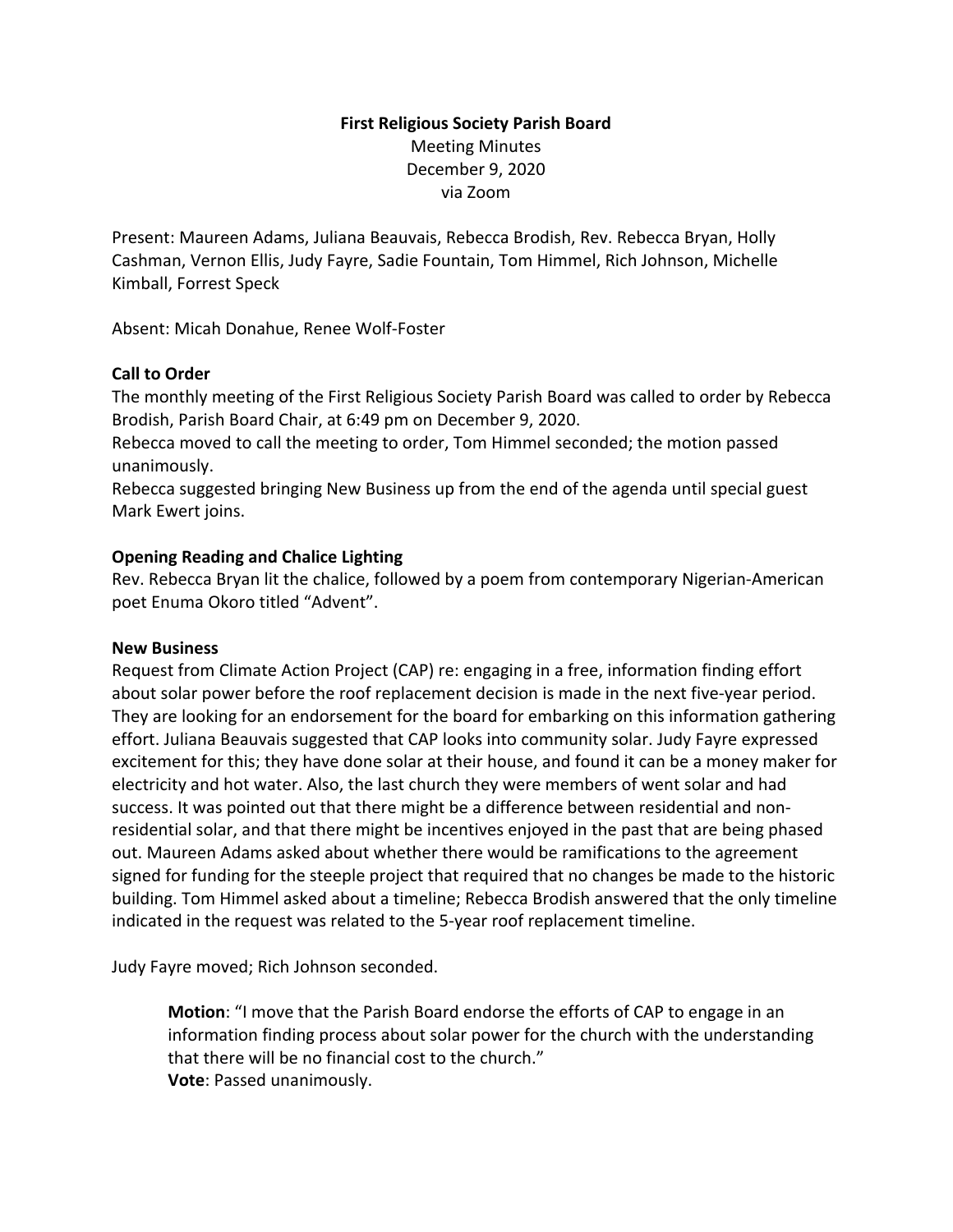# **Open Issues/Strategic Thinking**

### Stewardship

Mark Ewert joined the meeting a couple of minutes before 7 pm. After introductions, Mark led a presentation on stewardship including:

- building a definition of what stewardship means to us at FRS,
- view of stewardship within UU (how we are different),
- why UU donors give,
- how covid-19 is impacting stewardship,
- example of UU church in Nashua, NH,
- role of leaders in stewardship.

A Q&A followed the presentation

### Staffing

Rebecca Brodish welcomed Leslie Lawrence from the HR subcommittee and turned the floor over to Rev. Rebecca Bryan to lead that staffing topic.

Rev. Rebecca thanked Rebecca, Judy Fayre, Tom Himmel and Leslie Lawrence for all the time they have put in over the last month. (Tom has stepped in as interim CFO.)

Rebecca Brodish shared the org chart and asked members to also look at job descriptions.

Two main questions were discussed:

- (1) approval and endorsement of the board to retain a multimedia specialist
- (2) prospective ministerial intern do we want to be a teaching congregation? (this is a financial commitment of \$10,000/yr.)

Leslie Lawrence gave an update on the search process for the Director of Finance & Operations as well as the Multimedia Specialist. They are in the process of putting together search committees and writing the job descriptions. Search committee for the multimedia specialist will be: Hugh Martinez, Justin Mancini, Cynthia Walsh, George Arellano, and an individual from the Firehouse Center. Q&A followed.

There was a discussion of the ministerial intern position.

Maureen Adams moved, Sadie Fountain seconded:

**Motion**: "I move that the Board to give Rev Rebecca the authority to offer the UUA recommended stipend to a potential ministerial intern candidate." **Vote**: Passed unanimously

Rebecca Brodish moved, Rich Johnson seconded: